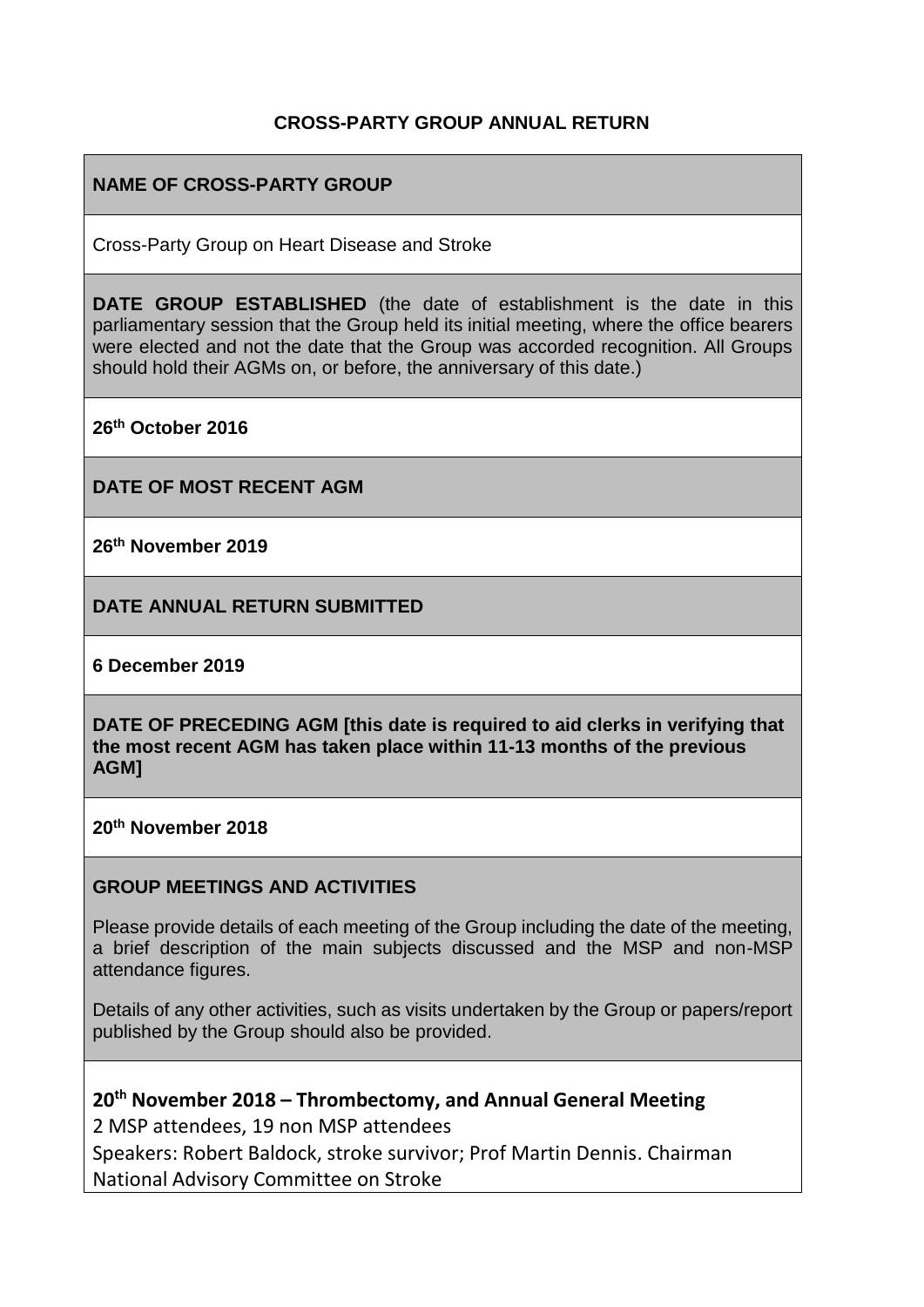# **19th March 2019** – **Air Quality (Joint meeting with CPG Lung Health and CPG Cycling, Walking, Buses**)

2 MSP attendees, members of CPG Heart & Stroke (Colin Smyth, Alexander Stewart), 27 non MSP attendees

Speakers: Gavin Thomson, Air Pollution campaigner, Friends of the Earth Scotland; Daniel Jones, British Heart Foundation

# **4 th June 2019– Aphasia after Stroke**

2 MSP attendees, 23 non MSP attendees Speakers: Katherine Byrne, Chest Heart & Stroke Scotland: Paul Hodson, stroke survivor; Mark Smith, consultant physiotherapist, stroke rehabilitation

## **MSP MEMBERS OF THE GROUP**

Please provide names and party designation of all MSP members of the Group.

Alexander Stewart MSP (Conservative),

Alison Johnstone MSP (Greens),

Brian Whittle MSP (Cons) ,

Colin Smyth MSP (Lab),

Emma Harper MSP (SNP),

Jeremy Balfour MSP (Cons),

Rachael Hamilton MSP (Cons),

Bob Doris MSP (SNP)

# **NON-MSP MEMBERS OF THE GROUP**

For organisational members please provide only the name of the organisation, it is not necessary to provide the name(s) of individuals who may represent the organisation at meetings of the Group.

| <b>Individuals</b> | <b>Professor Allan Struthers</b><br><b>Janet Reid</b><br>Maggie Lawrence<br>Dr Joanne Robertson                        |
|--------------------|------------------------------------------------------------------------------------------------------------------------|
| Organisations      | Chest Heart & Stroke Scotland (CHSS) [Secretariat 2019]<br><b>British Heart Foundation Scotland [Secretariat 2020]</b> |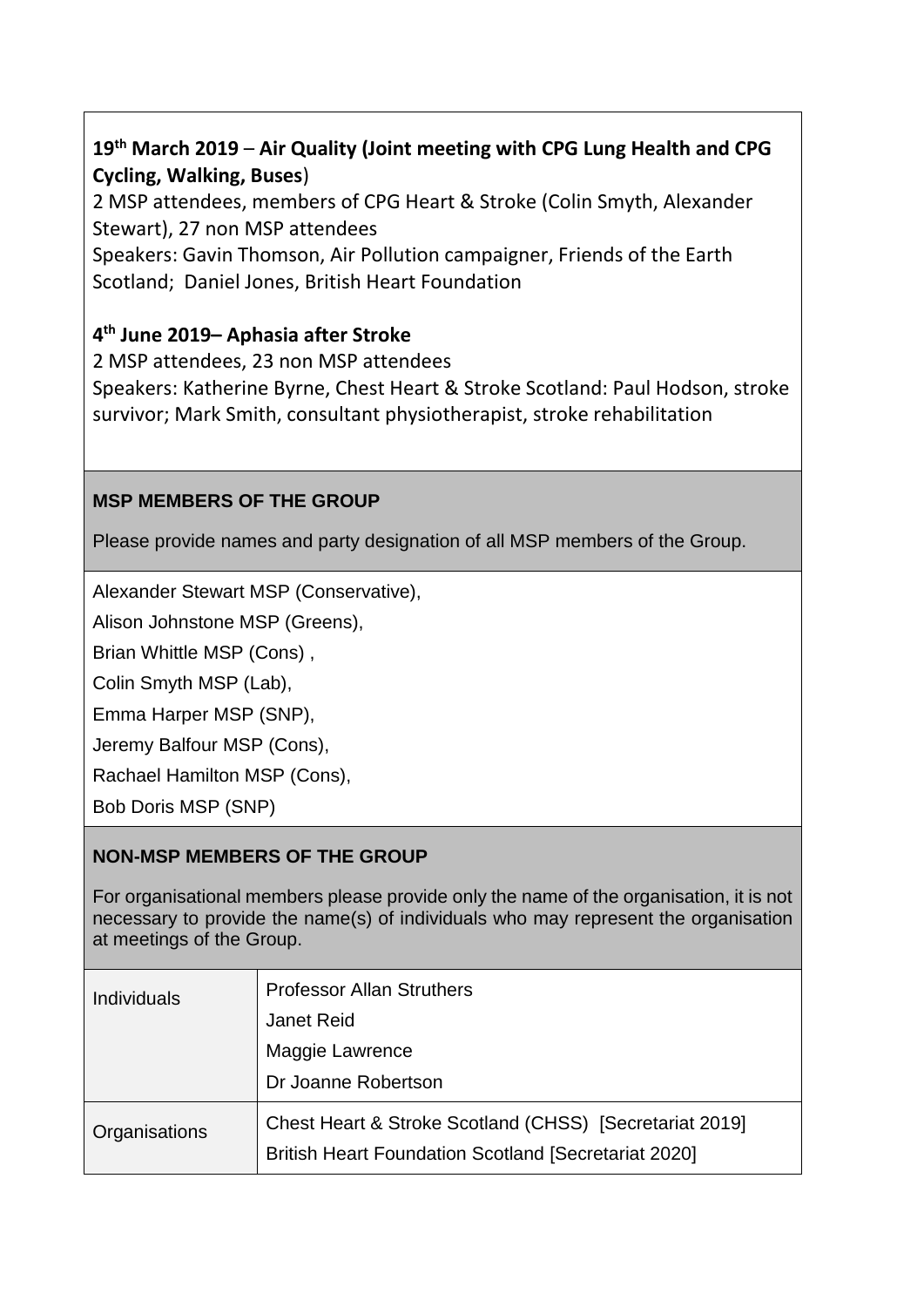| <b>Stroke Association</b>                                 |
|-----------------------------------------------------------|
| <b>Angus Cardiac Group</b>                                |
| <b>ASH Scotland</b>                                       |
| Astra Zeneca Boehringer Ingleheim                         |
| <b>British Medical Association (BMA)</b>                  |
| <b>British Psychology Society</b>                         |
| Boehringer Ingelheim Ltd                                  |
| Bravehearts ACHD patient group                            |
| Cardiac Rehabilitation Interest Group Scotland (CRIGS)    |
| Cardiac Risk in the Young (CRY)                           |
| Cardiovascular Interest Group (ABPI Scotland)             |
| <b>Caring Together</b>                                    |
| <b>Chartered Society of Physiotherapists</b>              |
| <b>Community Pharmacy Scotland</b>                        |
| Division of Clinical Psychology Scotland                  |
| Familial Arrhythmia Network Scotland (FANS)               |
| <b>Glasgow Caledonian University</b>                      |
| <b>Grampian Cardiac Rehabilitation Association (GCRA)</b> |
| Headway                                                   |
| <b>Healthy Valleys</b>                                    |
| <b>Heartsmart Lochaber</b>                                |
| <b>Inverclyde Globetrotters</b>                           |
| <b>Inverclyde Stroke Matters Group</b>                    |
| <b>Irvine Classics Stroke Group</b>                       |
| Jordanhill Cardiac Group                                  |
| <b>Kirkcaldy Heart Support Group</b>                      |
| <b>Living Streets</b>                                     |
| Long Term Conditions Alliance Scotland (LTCAS)            |
| Lothian Psychology                                        |
| Marie Curie Cancer Care                                   |
| Medtronic                                                 |
| Merck Sharp & Dohme Limited                               |
| Morhamburn                                                |
| <b>Nairn Cardiactives</b>                                 |
| National Advisory Committee for Heart Disease (NACHD)     |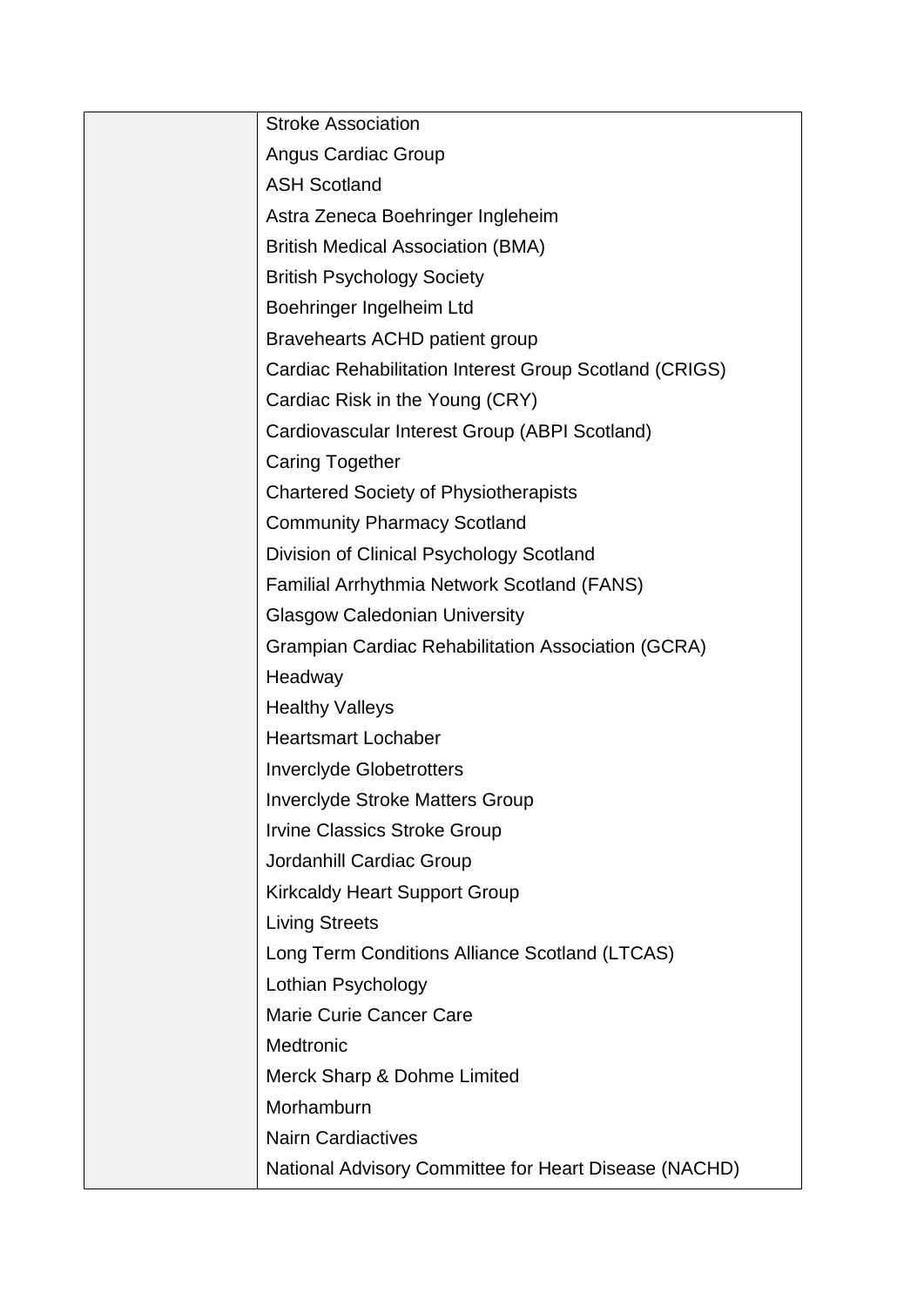| National Advisory Committee for Stroke (NACS)              |
|------------------------------------------------------------|
| Pfizer                                                     |
| <b>Roche Diagnostics</b>                                   |
| <b>Royal College of General Practitioners</b>              |
| Royal College of Speech and Language Therapists            |
| <b>Royal Pharmaceutical Society</b>                        |
| Sanofi Aventis                                             |
| Save a Life for Scotland campaign                          |
| <b>Scottish Cardiac Society</b>                            |
| <b>Scottish HART</b>                                       |
| Scottish Heart and Disease prevention (SHARP)              |
| Scottish Heart Failure Nurse Forum (SHFNF)                 |
| Scottish Stroke Allied Health Professionals Forum (SSAHPF) |
| Scottish Stroke Nurse Forum (SSNF)                         |
| Scottish Vision and Stroke Network (SVSN)                  |
| The Heart Manual                                           |
| The Sommerville Foundation                                 |
| <b>Wellbeing Alliance</b>                                  |

## **GROUP OFFICE BEARERS**

Please provide names for all office bearers. The minimum requirement is that two of the office bearers are MSPs and one of these is Convener – beyond this it is a matter for the Group to decide upon the office bearers it wishes to have. It is permissible to have more than one individual elected to each office, for example, co-conveners or multiple deputy conveners.

| Convener               | Colin Smyth MSP, Alexander Stewart MSP (Co-Conveners) |
|------------------------|-------------------------------------------------------|
| <b>Deputy Convener</b> |                                                       |
| Secretary              | <b>British Heart Foundation Scotland</b>              |
| <b>Treasurer</b>       | N/A                                                   |

## **FINANCIAL BENEFITS OR OTHER BENEFITS RECEIVED BY THE GROUP**

Please provide details of any financial or material benefit(s) received from a single source in a calendar year which has a value, either singly or cumulatively, of more